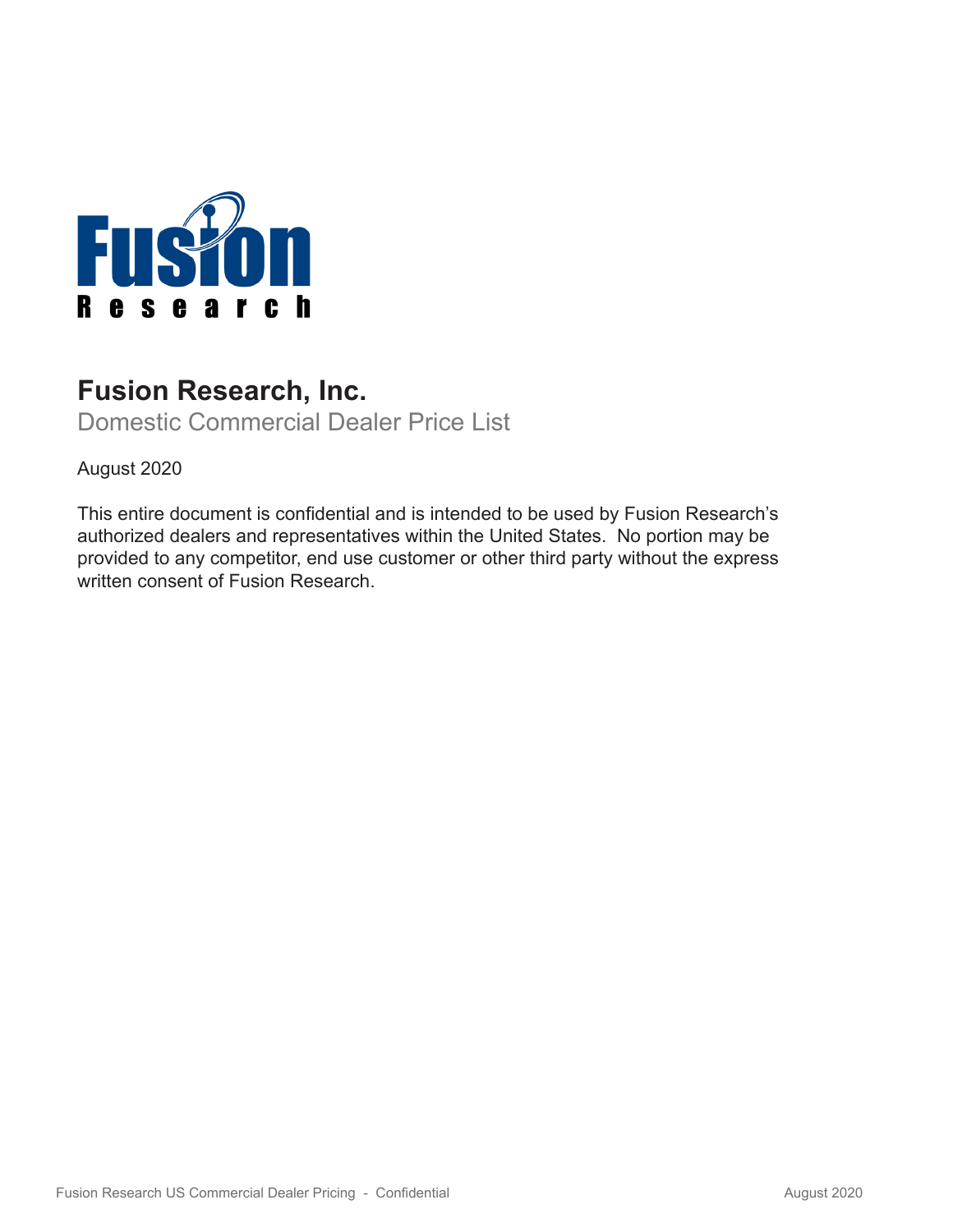

*Fusion Research sells its products through authorized dealers and select products through rep/distribution channels only. All Fusion products require installation and as such Fusion does not support any other sales channel nor does it support the selling of its product over the Internet.*

#### **Authorized Dealers:**

Integrators interested in becoming an authorized dealer must complete a dealer application form, credit card authorization form and provide a resellers permit. These forms are available through an inquiry to info@fusionrd.com, completed forms should be emailed to: orders@fusionrd.com or faxed to 208.693.7429.

#### **Order Processing:**

Orders received after 3pm EST will be processed the next business day, payment is made at the time of order processing. Every effort is made to ship product in a timely fashion. However occasional delays may occcur due to large distribution or institutional orders It is strongly recommended that dealers give themselves enough time to bring the product in and set it up in their facility before heading to the installation site.

# **Shipping:**

Fusion products ship ground from California at dealers expense. FOB: Danville, CA. Expedited shipping may be available upon request.

#### **Refund & Return Policy:**

*MUSIC SERVERS:* Fusion provides a 14-day (calendar day) refund from the date of receipt of a product. To qualify, you must have an RMA (return merchandise authorization) and the product must be undamaged and returned complete with all accessories and original packaging. A 25% re-stocking charge will be applied to all products that are missing packaging or accessories. Fusion provides a 30-day (calendar day) return policy for company credit toward other products following all the guidelines outlined above for refunds. No refunds or returns are permitted after the 30 day period has elapsed. No refunds are allowed on products past this time period without written authorization. No refunds or returns are permitted after the 14 day period has elapsed.

# **Demo Products:**

Fusion has a demo program for their authorized dealers. Dealers must agree to keep the product on display for 12 months before turning it. Please contact Fusion for the separate demo form.

#### **Tech Support:**

Fusion offers very comprehensive tech support. Help is available from 8:30am-4:30pm PST. Dealers may reach Fusion tech support by the company's main phone line (925.217.1233). For non-critical tech support dealers may also choose to e-mail: support@fusionrd.com.

#### **Streaming Music Services:**

Due to the dynamic nature of music services, please refer to the current list of services at time of purchase. Fusion cannot be held responsible for changes made to a particular music streaming service that affects our support of said service.

#### **Warranty:**

Music Servers in commercial installations are warranted against defects for a period of 36 months. Outside of that time, please contact Fusion directly for a price quote on any repairs or potential trade-in offers.

# **Full Terms & Conditions:**

For full terms and conditions, refer to the Fusion dealer application.